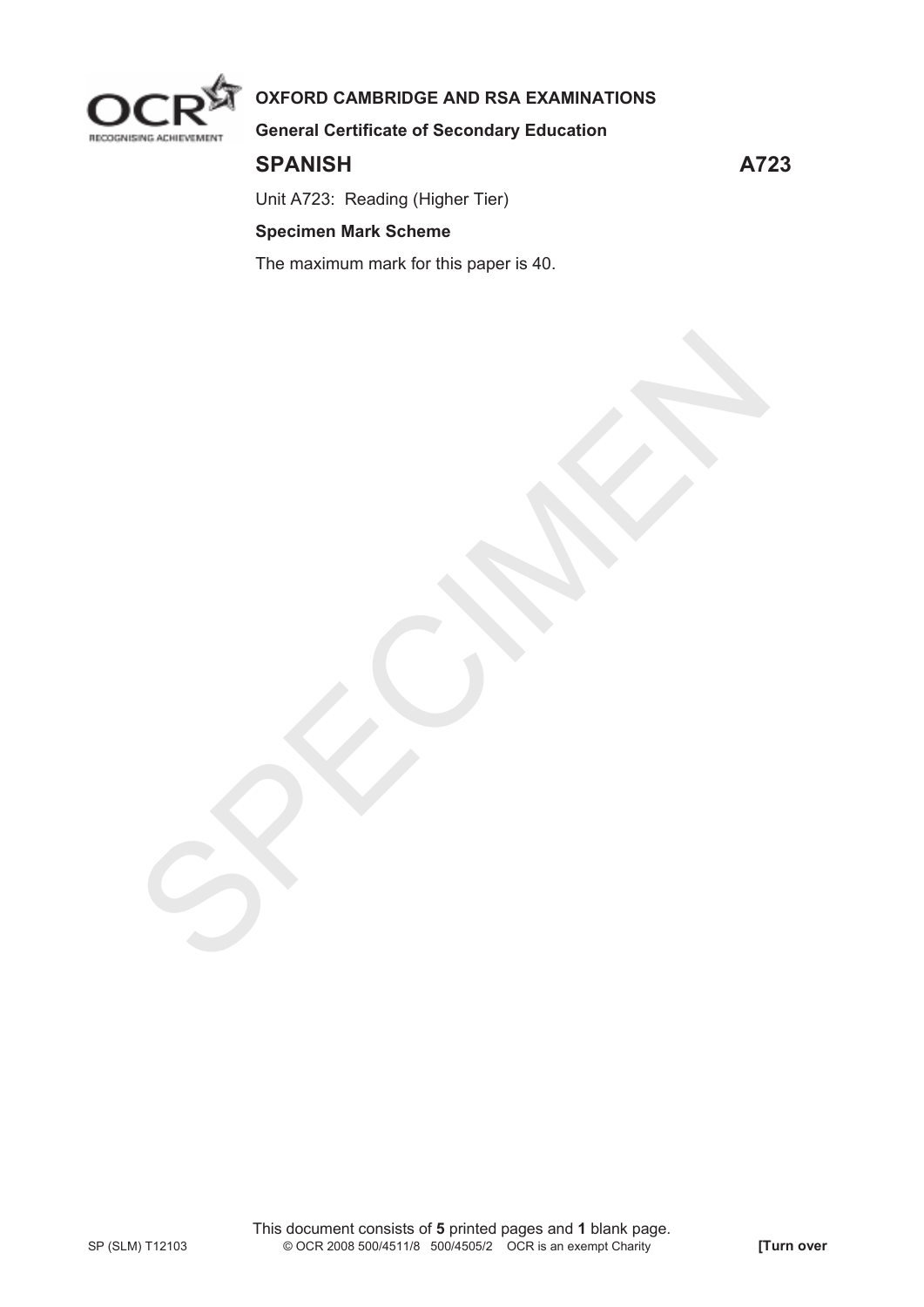### **GCSE READING GENERAL MARKING INSTRUCTIONS**

- 1. The mark scheme is intended to enable markers to operate in a consistent and reliable way. Conventional features of the scheme are:
	- alternative answers separated by an oblique stroke, e.g. (closed/shut)
	- brackets indicate that information within them is optional
	- underlining to indicate that a key word or idea is essential for the answer,
	- t.c. (tout court)
	- h.a. (harmless addition).
- 2. If a candidate writes information in brackets, ignore the brackets, marking anything inside them in the usual way.

There are three types of exercise on the Reading papers, exercises requiring answers in English and objective exercises requiring non-verbal answers in English or target language.

### **1. NON-VERBAL ANSWERS**

Exercises requiring the ticking of a box or the writing in of a letter or choosing a word by circling etc. There are three types of exercise on the Reading papers, exercises requiring answers in Englist<br>and objective exercises requiring non-verbal answers in English or target language.<br>
1. NON-VERBAL ANSWERS<br>
Exercises requirin

- If more than one box is ticked the mark is lost.
- If more than one letter is written, mark the one inside the box.
- In some cases candidates are required to write a single word or name
	- $\circ$  if two words are written, one after another, mark the first one
	- o if two words are given, one above the other, mark the one on, or nearest to, the line.

### **2. ANSWERS WRITTEN IN ENGLISH.**

- Answers do not need to be in the form of full sentences, nor totally correct English.
-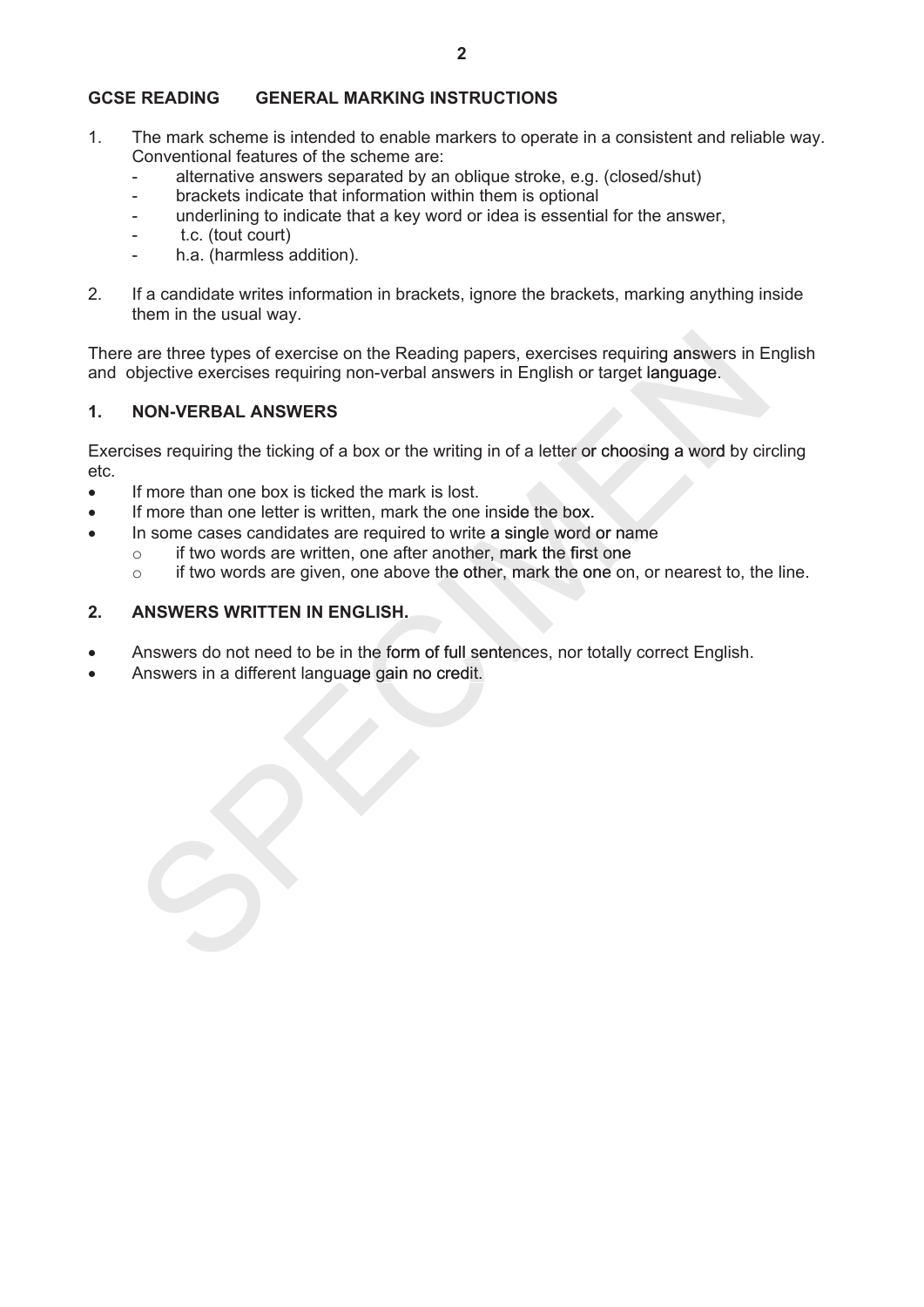| Question<br><b>Number</b> | <b>Answer</b>                   | <b>Max</b><br><b>Mark</b> |
|---------------------------|---------------------------------|---------------------------|
|                           |                                 |                           |
|                           | <b>Exercise 1</b>               |                           |
| 1                         | Alicia                          | $[1]$                     |
| $\overline{2}$            | Francisco                       | $[1]$                     |
| $\mathbf{3}$              | Manolo                          | $[1]$                     |
| $\overline{\mathbf{4}}$   | Jorge                           | $[1]$                     |
| 5                         | Conchita                        | $[1]$                     |
| $6\phantom{a}$            | Fernando                        | [1]                       |
| $\overline{7}$            | Lola                            | [1]                       |
| 8                         | Paco                            | $[1]$                     |
|                           |                                 |                           |
|                           |                                 |                           |
|                           | <b>Exercise 2</b>               |                           |
| 9                         | Happy                           | $[1]$                     |
| 10                        | Monkeys (playing on/with tyres) | [1]                       |
| 11                        | <b>Bears</b>                    | $[1]$                     |
| 12                        | Didn't suit him                 | $[1]$                     |
| 13                        | Sailing                         | $[1]$                     |
| 14                        | Daily/every day                 | [1]                       |
| 15                        | Opposite school                 | [1]                       |
| 16                        | (he's their) Biggest fan        | [1]                       |
|                           |                                 |                           |
|                           |                                 |                           |
|                           | <b>Exercise 3</b>               |                           |
| 17                        | Week                            | [1]                       |
| 18                        | Save                            | $[1]$                     |
| 19                        | <b>Toys</b>                     | [1]                       |
| 20                        | Receive                         | $[1]$                     |
| 21                        | <b>Matures</b>                  | $[1]$                     |
| 22                        | Clothes                         | [1]                       |
| 23                        | Friends                         | $[1]$                     |
| 24                        | Essential                       | [1]                       |
|                           |                                 |                           |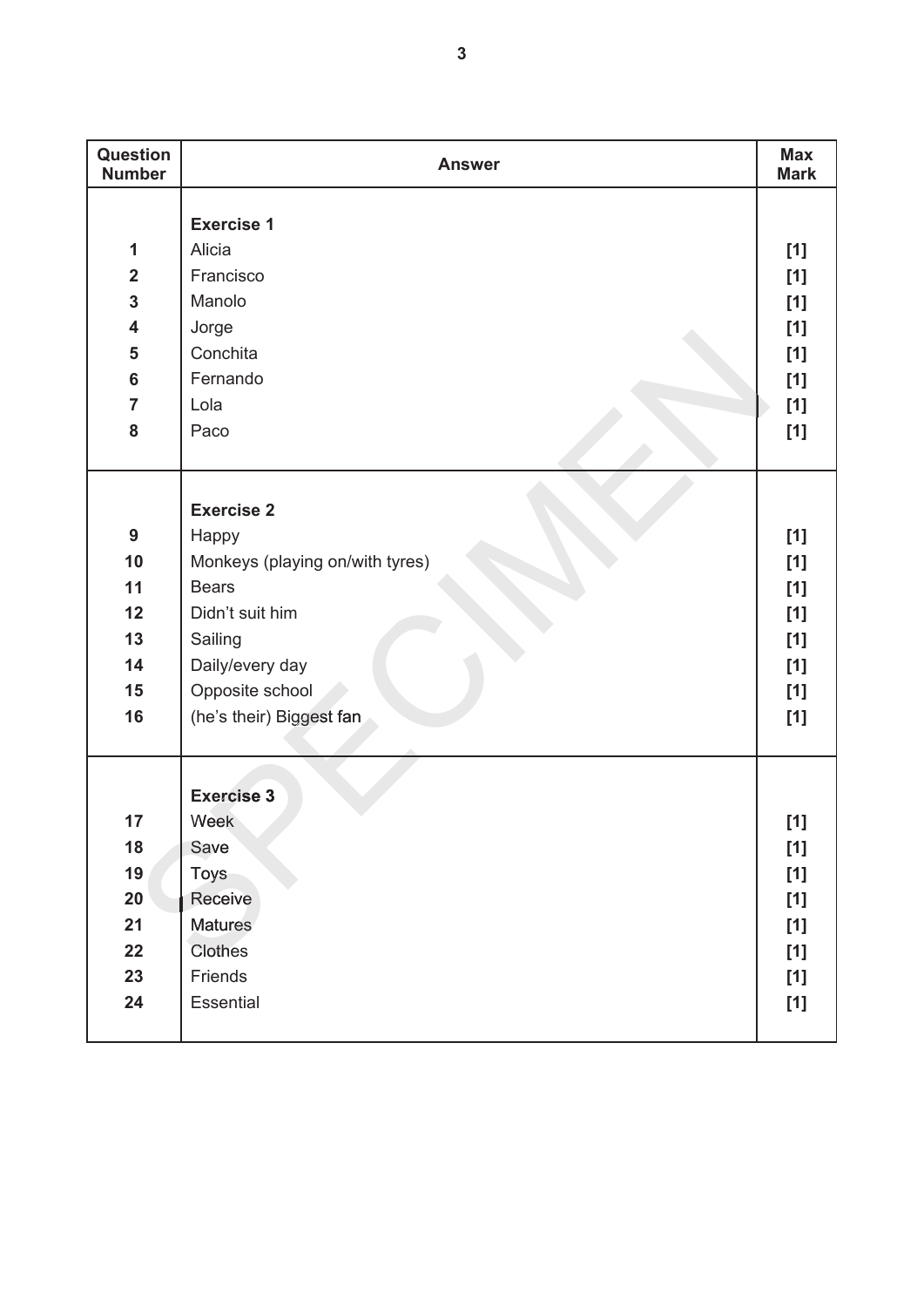| <b>Question</b><br><b>Number</b> | <b>Answer</b>                                                                                                                                                                                                                          | <b>Max</b><br><b>Mark</b>              |
|----------------------------------|----------------------------------------------------------------------------------------------------------------------------------------------------------------------------------------------------------------------------------------|----------------------------------------|
| 25                               | <b>Exercise 4</b><br>Guilty (allow: bad/sorry/culpable/misses them)<br>NB: Emphasis should be on how he feels about himself/his own actions,<br>therefore reject references to feeling sorry for the dogs.<br>Reject also: cruel/upset | [1]                                    |
| 26                               | Now doing what he most wants to do in life<br>(allow really/truly for most)<br>Proud                                                                                                                                                   | [1]                                    |
| 27                               |                                                                                                                                                                                                                                        | [1]                                    |
| 28<br>29                         | Hardworking                                                                                                                                                                                                                            | [1]                                    |
| 30 (i) (ii)                      | Values it /it's essential/it's very important/it's an opportunity<br>Any two of: good friends/health/great job                                                                                                                         | [1]<br>[2]                             |
| 31                               | Optimistic/positive                                                                                                                                                                                                                    | [1]                                    |
|                                  | Reject: he wants to be the best.                                                                                                                                                                                                       |                                        |
| 32<br>33<br>34<br>35<br>36<br>37 | <b>Exercise 5</b><br>B<br>A<br>$\overline{A}$<br>$\mathsf{C}$<br>A<br>B                                                                                                                                                                | [1]<br>[1]<br>[1]<br>[1]<br>[1]<br>[1] |
| 38                               | $\mathsf C$                                                                                                                                                                                                                            | [1]                                    |
| 39                               | A                                                                                                                                                                                                                                      | [1]                                    |
|                                  | <b>Total</b>                                                                                                                                                                                                                           | [40]                                   |
|                                  |                                                                                                                                                                                                                                        |                                        |